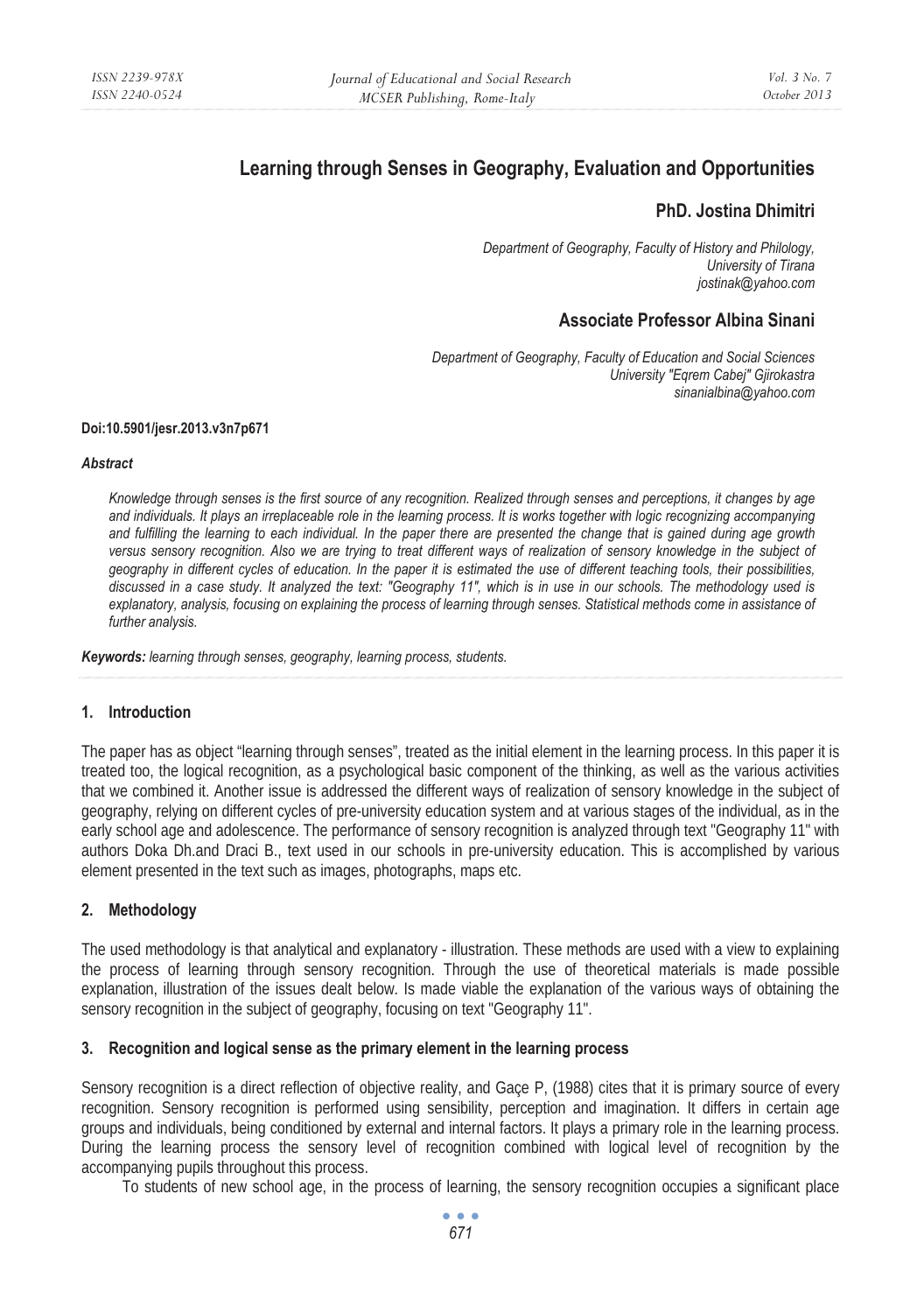| ISSN 2239-978X | Journal of Educational and Social Research | Vol. 3 No. 7 |
|----------------|--------------------------------------------|--------------|
| ISSN 2240-0524 | MCSER Publishing, Rome-Italy               | October 2013 |

because of the prevalence of the first signaling system. Students gain knowledge through contact and direct action with objects, with different figures and their appearance. "Learning through looking" is seen as a fundamental and valuable skill, increasingly relevant in a world dominated by visual communication. (Learning through looking: Icknield High school, June 2011, pg.2). In this age there exist elements of logical recognition.

Through sensory recognition pupils recognize the properties and external qualities of objects and phenomena by removing the internal core. Such knowledge is superficial and often leads to students erroneous conclusions. (e.g.: for children of the early school age Earth is not orbiting the Sun, but the Sun is one that revolves around the Earth). Thus it becomes necessary clarifications and corrections performed by sensory recognition combined with elements of logical knowledge. Pupils should be able to see, to hear, and to separate the important part of the items and objects.

At the age of adolescence and then sensory recognition receives new features under the influence of learning and as a result of the vigorous development of other psychological cognitive processes. The amount of errors during sensory recognition in the process of learning falters and the amount of exact material increases.

The survey is the highest form, most active and complex of perception. Gace P, (1988) states: "The survey is closely related to mental actions, such as analysis, synthesis, comparison, classification, etc."

Width, accuracy and depth of sensory recognition in learning process depends not only on the use of resources of materialization, but also by making use of more and more instruments, various technical tools, which complement the sensory organs, empower them and increase their perceptual skills.

Tools such as various maps, pictures of different images of objects and geographical phenomena, facilitate the process of perception by pupils and students. Sensory recognition is necessary at all levels of learning in school. However, students will need more in-depth information which does not give the senses. So logical recognition helps thinking process by which the pupils discovers the true cause of these objects and phenomena, the essence and laws of their development.

At the new school age the thinking undergoes marked changes. Pupils begin to learn at school having concrete thinking, while under the influence of learning, they gradually pass from the external side recognition of objects and phenomena in recognition of their essence.The highest rate of thinking in the school age is theoretical thinking, which created the opportunity for predictions. In this age it is not yet formed ability to difference features and properties and to distinguish the essential.

The level of acquisition by students of knowledge depends on the level of development of mental activities. At the new school age, especially in its beginnings, analytic-synthetic activity is still quite original. Its development goes by practical actions at the sensory and mental actions later on.Analytical activity of pupils passes from the practical analysis, in that mental-abstract, from partly analysis, in that complex and systematic. Also at the new school age it is developed synthesis and comparison.

The surveys of the learning process show that the new pupils school age encounter difficulties in establishing the connections and understanding of addiction causation. In this age and later the students have to pass easily from cause to effect rather than the effect to cause. The effectiveness of the acquisition of knowledge by students is strongly correlated especially with their general strength. Basis for generalization are reached by analysis, synthesis and comparison.

In recent years the new school age students gain agility to analyze, synthesize and compare to some extent independently.

At the age of adolescence marked changes occur in the development of thinking. Even at this early age, the impact of concrete-visual components of thinking becomes organized and run. One characteristic is the apparent development of critical thinking. At the age of adolescence, the student is not inclined to blindly rely only on the authority of teachers or text and he wants to have its opinions and views and the start to keep its critical attention. Another important characteristic at this age is also incrementally formation of the active, independent and creative thinking. In distinction from adolescence to adulthood school age, the critical thinking is developing in the rapid and visible content. He becomes directed and controlled. The ability of students to self-control, self-instruction, self-assessment, to estimate and to control the others in perfected link in the link.

### **4. Some ways of realization of sensory recognition in the subject of geography through learning materials**

Developments in technology, new teaching techniques, and various instruments have grown possibility of an effective teaching in schools.

Teaching tools form part of didactic basis, the functions of which are: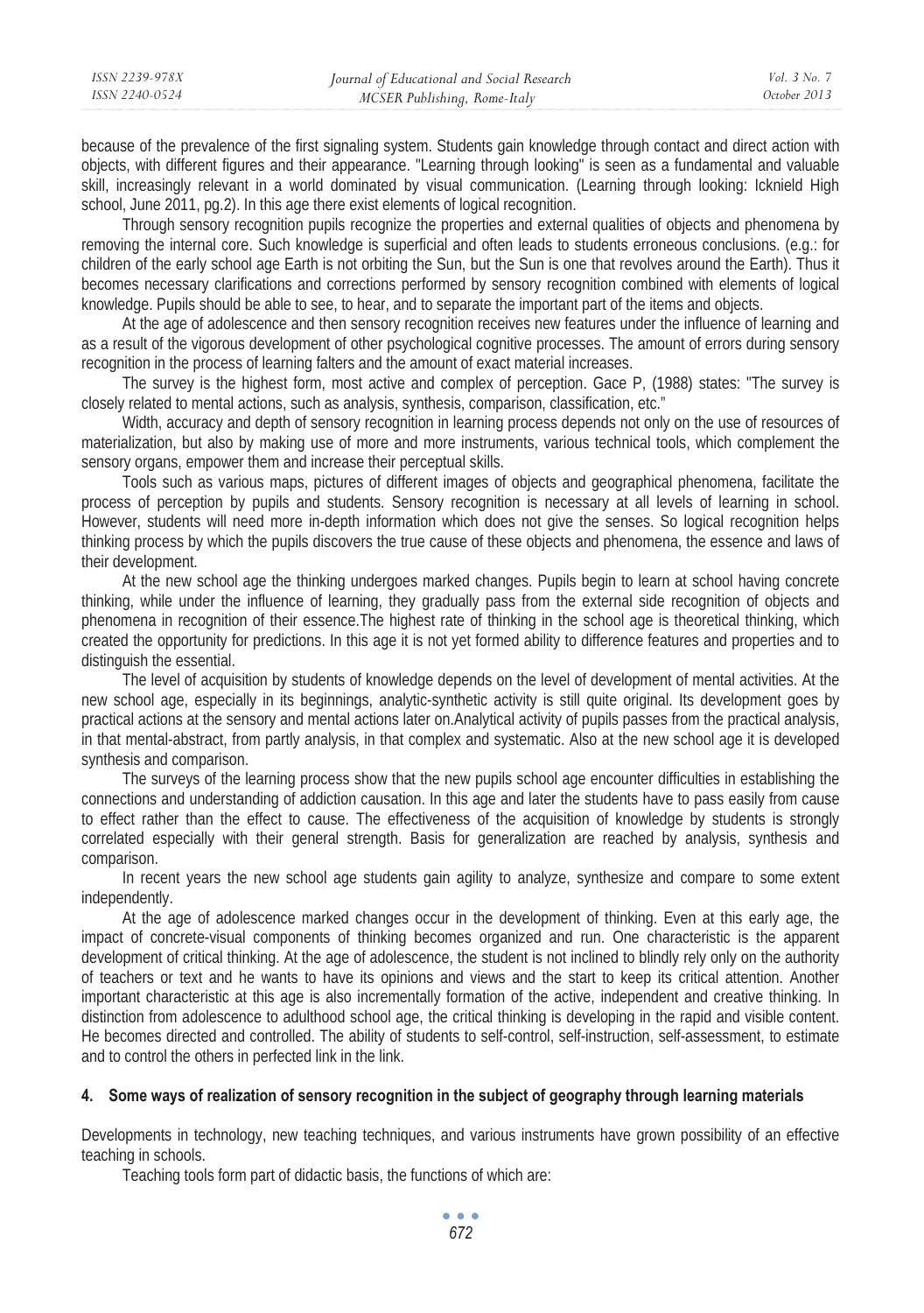- 1. Recognition function, realized by moving from concrete recognition to abstract recognition creating sustainable concepts.
- 2. Didactic function consists precisely in the assistance they provide for the acquisition of knowledge as systematic and consistent.
- 3. Motivational function that consists in increasing the interest of students to illustrate the theme of the resort suitable for the materialization.

The purpose of their use is much more activation of analyzer during observation, but also the involvement of as many senses to create to students as many specific images for a sustainable appropriation of knowledge, skills and habits.

In their studies Trandafilli & Karaguni, (2008, p.106), conclude that the human memory registers by:

| Reading               | 10% of the material |
|-----------------------|---------------------|
| Listening             | 20% of the material |
| Looking               | 30% of the material |
| Looking and listening | 40% of the material |
| Individual solutions  | 70% of the material |
| Selfaction            | 90% of the material |

Also in another study by Terri L. White, he noted that **"**Experts agree that most people retain approximately:

*20% of what we read 20% of what we hear 30% of what we see 50% of what we see and hear". (Terri L. White,¶ 2).* 

Thus we see how important learning through the senses and use and their combinations is.

Ratings for teaching materials in geography are numerous but preferably grouped into: text materials, iconic materials, mapping materials, graphical materials and quantitative measuring instruments group. Will stop at the first three related to the analysis of text "Geography 11".



**Fig.1** 



**Fig.2**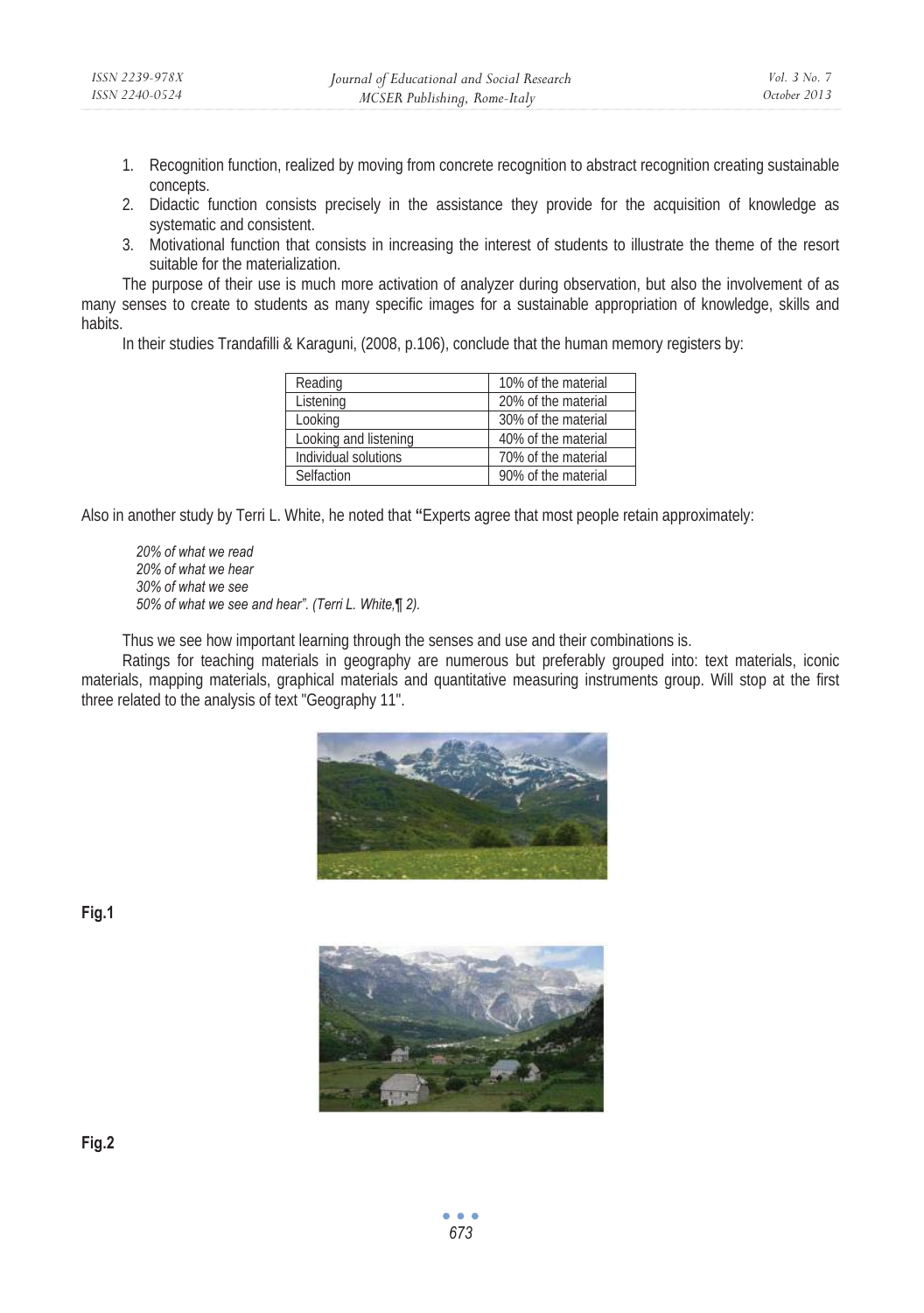

# **Fig.3**

- Text materials include written materials. Their diversity in geography is great and aims to create to students the concrete ideas, comparisons opportunities, synthesis and analysis forming the further individual.
	- Iconic materials. They are static or dynamic. They can be many e.g.: picture: Natural landscapes (mountains, plains, seaside etc.) Through these pictures the students have easy and clear to understand what it is explained and also to remember better. (fig.1)
	- Anthropological landscapes (towns, villages, industrial areas, tourist areas) (fig.2,3)
	- Other themes (transport, trade, development, environment), (fig.4,5)



**Fig.4** 



# **Fig.5**

- Illustrative dynamic materials. These materials are part of the iconic materials including films, but not only didactic, but also documentary films and even artistic. Effective use would be in explaining phenomena such as earthquakes and volcanoes.
- Photographs and images. Photographs and images are classified different types of: pictures, hand figure, or text books.
- Mental maps. These maps serve to pupils for an efficient conception of space, especially with regard to exact localization of geographical objects. The importance of the acquisition of skills and abilities of presentation of mental maps consists in fact of the exercising of the students to observe, to mentally organize what directly or indirectly observe, to maintain the distances of relative positions, to the reference points in the service of a mental accurate, complete and correct representation.(fig.6)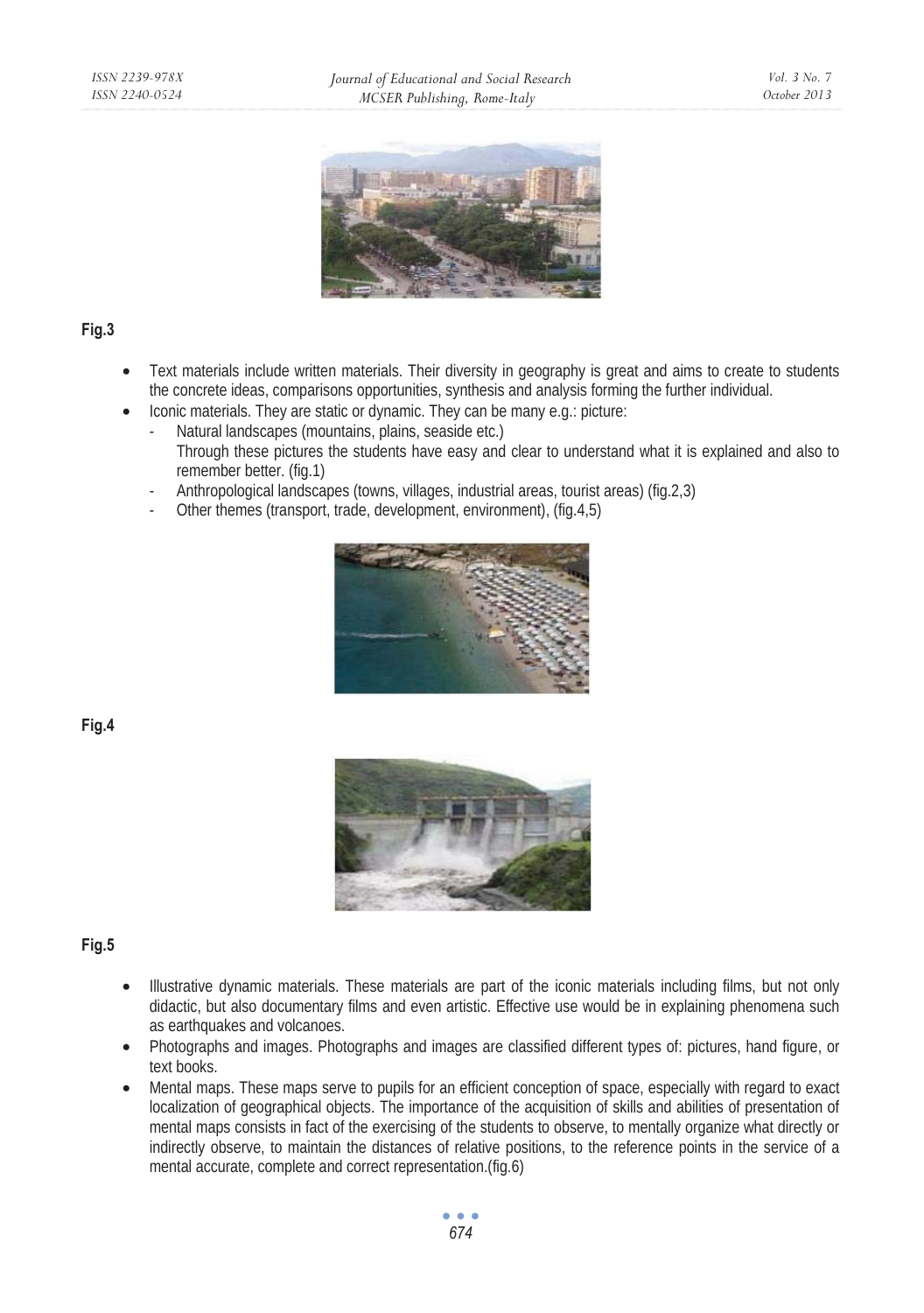

**Fig 6.** 

- Mapping materials. Maps are used widely as didactic resources in learning geography. The map is basic didactic element of geography. The development of geographical thinking is realized through maps, so emerges the importance of learning the geography through mapping, recognition of its deep, gradually equipping students with the skills and theoretical knowledge and practical skills in the use of the map. General geographic maps. They are essential for the recognition of space, through a series of conventional signs and symbols including all physical elements such as natural and human. Thematic maps. Importance of these maps lies in the fact that: allow dealing with various problems and also allowing students to realize their original work on certain topics. This kind of thematic map can be constructed by the pupils themselves having relevant data. (fig.7)
- Graphical materials. Chart takes the attention of students and let linger in their memory. This category allows reading and immediate understanding of phenomena and presented facts. Graphics can be linear, histogram, aerogram etc.



The linear chart shows dynamics of a phenomenon or occurrence. In these types of diagrams data is given before in a table and after they are reflected in chart. e.g.: Natural growth chart in Shijaku town for period 1990-2005. (tab.1, fig.8)

### **Tab.1**

| Years | <b>Births</b><br>Seria 1 | <b>Deaths</b><br>Seria 2 | Natyror growth<br>Seria 3 |
|-------|--------------------------|--------------------------|---------------------------|
| 1990  | 135                      |                          |                           |
| 1995  | 120                      |                          | цÓ                        |
| 2000  | 110                      | 50                       |                           |
| 2005  |                          |                          |                           |

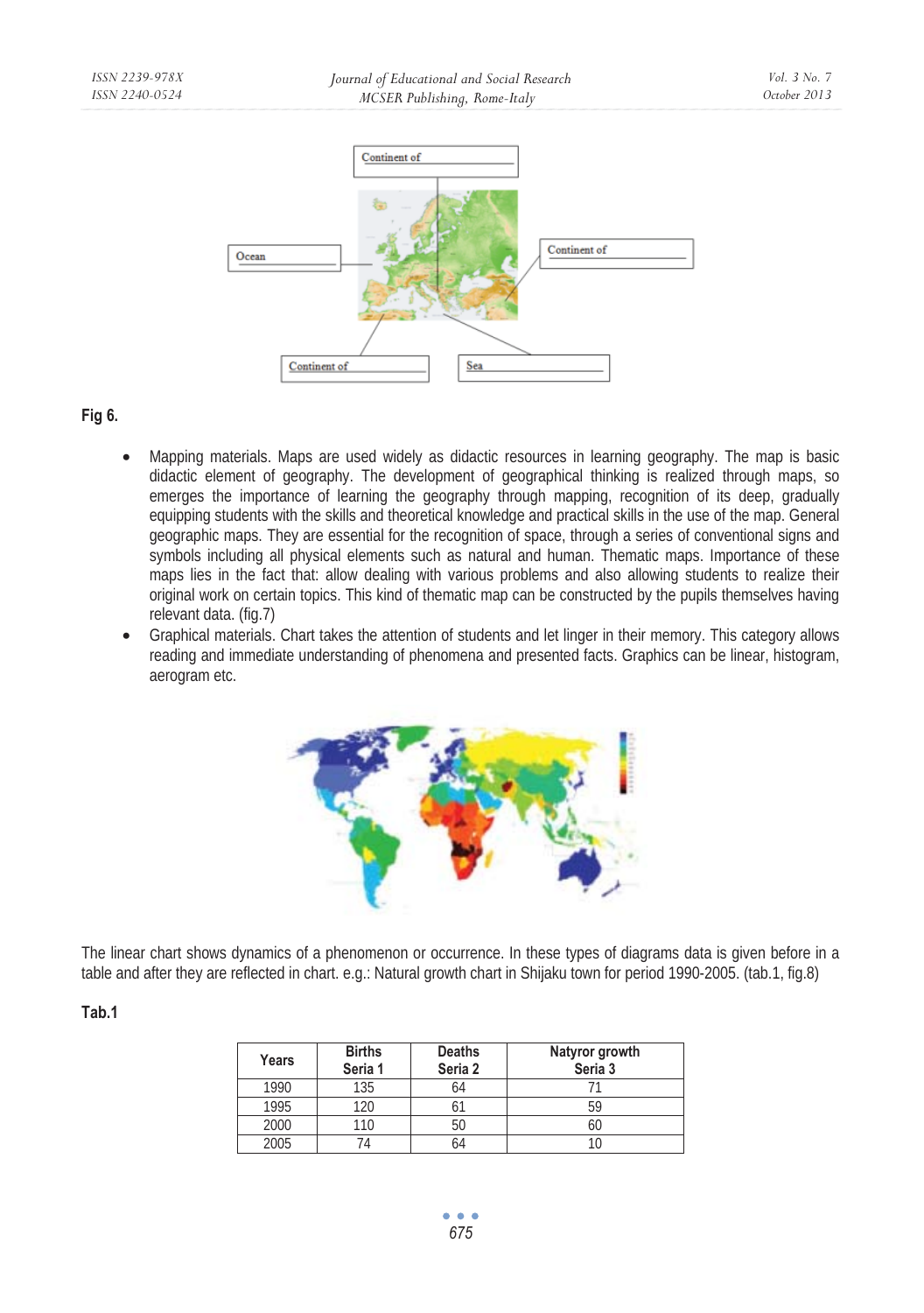

## **Fig.8**

This chart allows understanding performance of some demographic indicators such as the number of births and deaths and natural increase. Pupils have very easily visually to show the progress of these indicators.



# **Fig.9**

Histogram shows us the data of the table but in another form of graphic. (Fig.9)

Drawings and sketches Their task is the exact appearance of reality, space, objects, and phenomena. Drawings and sketches reproduce the reduced reality and evidence that what is most important

- Quantitative materials. Statistics is a tool that allows the summary of facts quantitatively. They can be obtained from various publications of different institutions.
- **5. Realization of sensory recognition through text "Geography 11" with author B. Draci and Dh. Doka, used in secondary schools of pre-university education**



In the subject of geography there are different ways of realization of sensory recognition. One way is the realization of sensory recognition by looking. This approach can be accomplished by working with text, with map, dumb map, so to work with what we see.

Working with the map and the dumb map, text can be implemented individually or in groups. (On page 22 in text of Geography 11). Looking this map, pupils can understand the theme that will be explained; also they can give easier their opinions on the European continent by physical-geographical perspective.

Realization of sensory recognition in the text "Geography 11" through looking can also be achieved by photographic sources. Students see different pictures presented in the text and then they start to discuss about their content and meaning, and each student or group arrives at different or the same conclusions.

This is one of the many photos that are part of the text (pg. 75). Just watching that students are able to understand that it has to address the topic of world religions. (fig.10)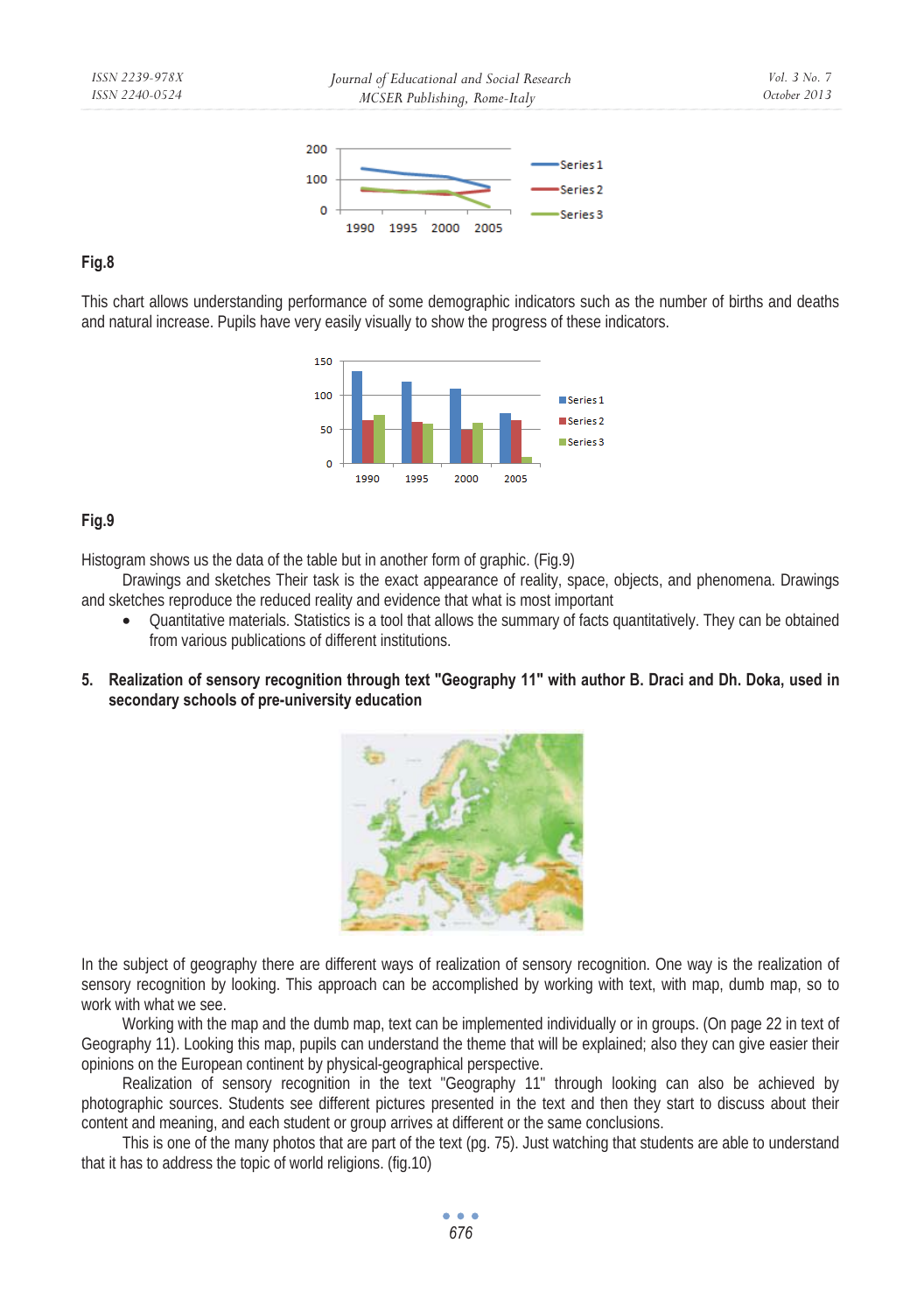

**Fig.10** 



This is another map that is in the text "Geography 11" (pg. 31). It is presented on the topic for the European Union and look through it, pupils can clearly determine that countries are members and non-members of EU.

Another sense to realize the process of learning is by touching. This way of achievement of sensory recognizing can be used in 3D maps or in determining the type of the rocks. E.g.: Teacher presents a model of relief to students, by touching areas they will differ, hills and mountains. So it is a very simple process through which students understand more about what they need to know.

Also students are able to distinguish and indicate the type of component rocks in a certain region when these samples are present during lessons by looking and touching. In this case it is easy to distinguish sedimentary rocks (sandstone), which are loamy and magmatic rocks, which are solid.

Another way of achievement of sensory recognizing in the use of text "Geography 11" is that of listening. This approach can be realized by using questions and answers. Students listen to a question, comment, argument, etc. and then manage to give an answer or reach a conclusion. This can be realized in an individually manner or in groups, depending on the object to be discussed.

Independent works can be realized in text including all the methods mentioned above, each of them at various stages and at specific research work.

### *5.1 Evidence of sensory recognition in the text: "Geography 11"*

In the text: "Geography 11", there is counted the use of various teaching materials and it is shown their usage ratio to the total topics. Here they are:

- Text materials are used 6 (in 26 new topics, estimated 0.23 materials per topics)
- Iconic materials are used 20 (estimated 0.8 materials per topics)
- Photographs and images are used 3 (estimated 0.12 materials per topics)
- Cartographic materials:
	- a. General geographic maps are used 12 (0.5 materials per topics).
	- b. Thematic maps are 10 (0.4 materials per topics).
- Mental maps are used 2 (0.08 materials per topics).
- Chart is 1 (liner chart) (0.04 materials per topics). No use of histogram, aerogram and quantitative materials in the text.

There is no requirement to use a type of material or another, but their use is evaluated against to topics of geography subject program by the authors.